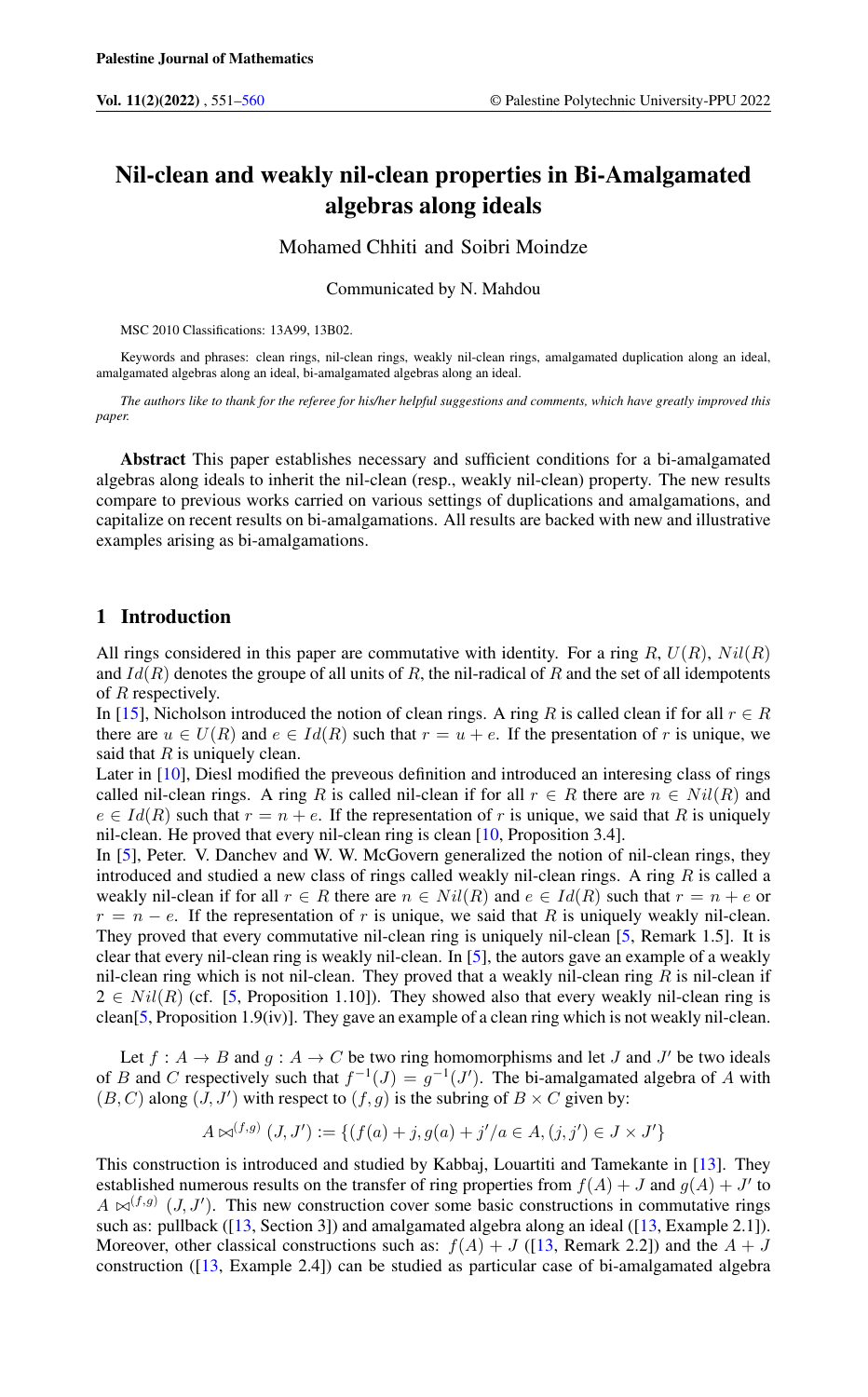along an ideal.

In this chapter, we give a characterization for  $A \bowtie^{(f,g)} (J, J')$  to be nil-clean and weakly nilclean. In section 2 we establishes necessary and sufficient conditions for  $A \bowtie^{(f,g)} (J, J')$  to be nil-clean. The new results generalize well know results in [\[3\]](#page-9-5). Section 3 is devoted to the transfer of weakly nil-clean property in  $A \bowtie^{(f,g)} (J, J')$ . Our aim is to provide examples of new classes of commutative rings satisfying the above-mentioned properties.

In the rest of this paper unless otherwise stated, A, B, and C are rings,  $f : A \rightarrow B$  and  $g: A \to C$  are rings homomorphism, J and J' are ideals of B and C respectively such that  $f^{-1}(J) = g^{-1}(J')$  and  $A \bowtie^{(f,g)} (J, J')$  is the bi-amalgamated algebra of A with  $(B, C)$  along  $(J, J')$  with respect to  $(f, g)$ .

### 2 Nil-clean property in bi-amalgamated algebras along ideals

Recall that a ring R is called nil-clean if for all  $r \in R$ , there are  $n \in Nil(R)$  and  $e \in Id(R)$  such that  $r = n + e$ . Our first main result gives necessary and sufficient conditions for  $A \bowtie^{(f,g)} (J, J')$ to be nil-clean.

<span id="page-1-0"></span>Theorem 2.1. *The following statements are equivalent.*

- $(1)$   $A \Join^{(f,g)} (J, J')$  *is a nil-clean ring.*
- (2)  $f(A) + J$  *and*  $g(A) + J'$  *are nil-clean rings.*

*Proof.* (1)  $\Rightarrow$  (2): If  $A \Join^{(f,g)} (J, J')$  is a nil-clean ring, then (2) holds by [\[13,](#page-9-4) Proposition 4.1(2)], since every homomorphic image of a nil-clean ring is a nil-clean ring.

 $(2) \Rightarrow (1)$ : Assume that  $f(A) + J$  and  $g(A) + J'$  are nil-clean rings. Let  $a \in A$ ,  $(j, j') \in J \times J'$ , then by [\[3,](#page-9-5) Lemma 2.2],  $f(a) + j - (f(a) + j)^2$  and  $g(a) + j' - (g(a) + j')^2$  are nilpotents. Therefore, it is easy now to show that again  $(f(a) + j, g(a) + j') - ((f(a) + j, g(a) + j'))^2$  is a nilpotent element of  $A \bowtie^{(f,g)} (J, J')$ . Thus,  $A \bowtie^{(f,g)} (J, J')$  is a nil-clean ring by [\[3,](#page-9-5) Lemma 2.2].  $\Box$ 

**Remark 2.2.** (1) If  $J = (0)$  (respectively.  $J' = (0)$ ) then,  $A \bowtie^{(f,g)} (J, J')$  is a nil-clean ring if and only if  $g(A) + J'$  (respectively.  $f(A) + J$ )) is a nil-clean ring.

(2) If  $J \times J' = B \times C$  then,  $A \bowtie^{(f,g)} (J, J')$  is a nil-clean ring if and only if B and C are nil-clean rings.

*Proof.* (1) If  $J = (0)$  (respectively.  $J' = (0)$ ), then  $A \bowtie^{(f,g)} (J, J') \cong g(A) + J'$  (respectively.  $A \bowtie^{(f,g)} (J, J') \cong f(A) + J$  by [\[13,](#page-9-4) Proposition 4.1(2)]. Thus, the conclusion is straightforward.

(2) If  $J \times J' = B \times C$ , then  $f(A) + J = B$  and  $g(A) + J' = C$ . Thus, the conclusion follow directly from Theorem [2.1.](#page-1-0)  $\Box$ 

The following corollaries are immediate applications of Theorem [2.1.](#page-1-0)

<span id="page-1-1"></span>**Corollary 2.3.** Let A be a nil-clean ring and let  $f : A \rightarrow B$  and  $g : A \rightarrow C$  be two surjective *ring homomorphisms. Let J* and *J'* be two ideals of *B* and *C* respectively such that  $f^{-1}(J)$  =  $g^{-1}(J')$ . Then  $A \Join^{(f,g)} (J, J')$  is a nil-clean ring.

*Proof.* It is clear that B and C are nil-clean rings. So, since  $f(A) + J = B$  and  $g(A) + J' = C$ , we conclude that  $A \bowtie^{(f,g)} (J, J')$  is a nil-clean ring by Theorem [2.1.](#page-1-0)

Recall that the amalgamation of  $A$  with  $B$  along an ideal  $J$  of  $B$  with respect the ring homomorphism  $f : A \rightarrow B$ , is given by

$$
A \bowtie^f J := \{ (a, f(a) + j) \mid a \in A, j \in J \}.
$$

Clearly, every amalgamation can be viewed as a special bi-amalgamation, since  $A \bowtie^{f} J =$  $A \bowtie^{id_A, f} (f^{-1}(J), J)$ . The following result recovers [\[3,](#page-9-5) Theorem 2.2].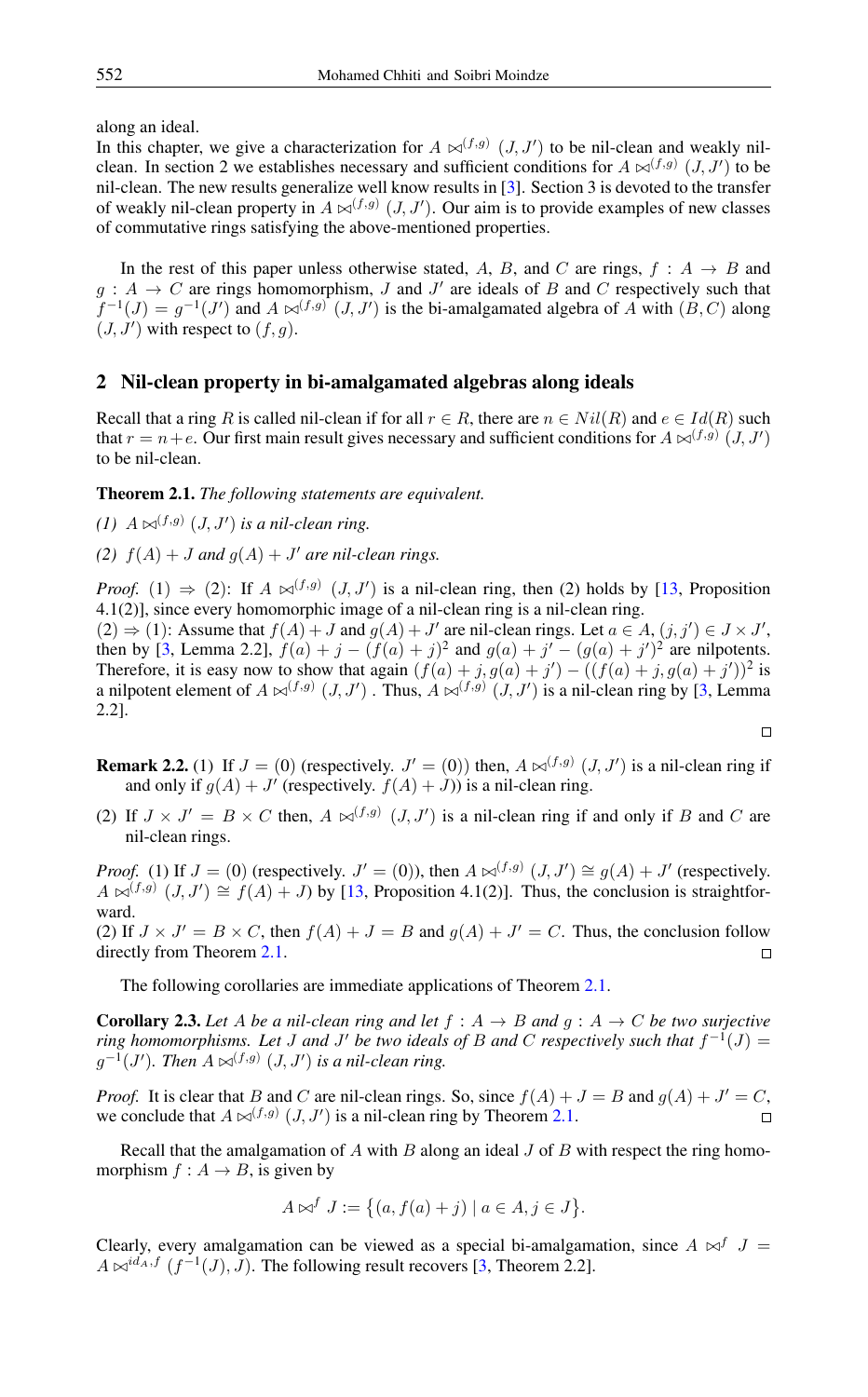<span id="page-2-0"></span>**Corollary 2.4.** Let  $f : A \rightarrow B$  be a ring homomorphism and let J be an ideal of B. Then, the *following are equivalent:*

- *(1)*  $A \bowtie^f J$  *is nil-clean.*
- *(2)* A and  $f(A) + J$  are nil-clean.

Let I be an ideal of A. The amalgamated duplication of A along I is a special amalgamation given by

 $A \bowtie I := A \bowtie^{id_A} I = \{(a, a + i) \mid a \in A, i \in I\}.$ 

The next corollary is an immediate consequence of Corollary [2.4](#page-2-0) on the transfer of nil-clean property to duplications.

<span id="page-2-3"></span>**Corollary 2.5.** Let A be a ring and I be an ideal of A. Then  $A \bowtie I$  is a nil-clean ring if and only *if* A *is a nil-clean ring.*

Theorem [2.1](#page-1-0) enriches the literature with new examples of nil-clean rings.

**Example 2.6.** Let  $A := \mathbb{Z}_4$ ,  $B := \mathbb{Z}_4 \times \mathbb{Z}_4$ ,  $J := 0 \times \mathbb{Z}_4$  be an ideal of  $B$ ,  $C := \mathbb{Z}_2$  and  $J' := \mathbb{Z}_2$ . Consider  $f : A \to B$  and  $g : A \to C$  defined by  $f(a) = (a, 0)$  for all  $a \in A$  and  $g(0) = g(2) = 0$ and  $g(1) = g(3) = 1$ . It is well know that A and C are nil-clean rings, then by [\[10,](#page-9-2) Proposition 3.13], so is  $B = A \times A$ . Therefore,  $f(A) + J = B$  and  $g(A) + J' = C$  are nil-clean rings. Then, by Theorem [2.1,](#page-1-0)  $A \bowtie^{(f,g)} (J, J')$  is a nil-clean ring.

**Example 2.7.** Let A be a nil-clean ring, and  $I_1, I_2$  and I be three ideals of A such that  $I_1 \subseteq I$  and  $I_2 \subseteq I$ . Set  $B := A/I_1, C := A/I_2, J := I/I_1$  and  $J' = I/I_2$ . Let  $f : A \longrightarrow B$  and  $g : A \longrightarrow C$ be the canonical surjections. Thus  $A \bowtie^{(f,g)} (J, J')$  is a nil-clean ring by Corollary [2.3.](#page-1-1)

The next result is a partial result when a Bi-amalgamation is a nil-clean ring in case  $\vec{A}$  is a nil-clean ring.

<span id="page-2-1"></span>Theorem 2.8. *Assume that* A *is a nil-clean ring. Then, the following statements hold:*

- *(1) If*  $(J \subseteq Nil(B)$  *or*  $J \subseteq Id(B)$ *)* and  $(J' \subseteq Nil(C)$  *or*  $J' \subseteq Id(C)$ *), then*  $A \bowtie^{(f,g)} (J, J')$  *is a nil-clean ring.*
- *(2) Assume that*  $(J ∩ Id(B) = 0$  *or*  $J ∩ Nil(B) = 0)$  *and*  $(J' ∩ Id(C) = 0$  *or*  $J' ∩ Nil(C) = 0)$ . *Then,*  $A \Join^{(f,g)} (J, J')$  is a nil-clean ring if and only if ( $J \subseteq Nil(B)$  or  $J \subseteq Id(B)$ ) and  $(J' \subseteq Nil(C)$  *or*  $J' \subseteq Id(C)$ *)*.

Before proving Theorem [2.8,](#page-2-1) we establish the following lemma.

<span id="page-2-2"></span>**Lemma 2.9.** If  $A \bowtie^{(f,g)} (J, J')$  is a nil-clean ring, then for all  $j \in J$  and  $j' \in J'$ , there are  $k \in J \cap Nil(B), t \in J \cap Id(B), k' \in J' \cap Nil(C)$  and  $t' \in J' \cap Id(C)$  such that  $j = k + t$  and  $j' = k' + t'.$ 

*Proof.* Assume that  $A \bowtie^{(f,g)} (J, J')$  is nil-clean. Let  $j \in J$ , without loss of generality, we may assume that  $0 \neq j$ . Therefore, there are a nilpotent element and an idempotent element  $(f(n) + k_0, g(n) + k'_0), (f(e) + k_1, g(e) + k'_1)$  of  $A \bowtie^{(f,g)} (J, J')$  respectively such that,

$$
(j,0) = (f(n) + k_0, g(n) + k'_0) + (f(e) + k_1, g(e) + k'_1),
$$
 then  

$$
j = f(n) + k_0 + f(e) + k_1
$$
 and 
$$
0 = g(n) + k'_0 + g(e) + k'_1
$$

The fact that  $(f(n) + k_0, g(n) + k'_0)$  is nilpotent and  $(f(e) + k_1, g(e) + k'_1)$  is an idempotent element of  $A \bowtie^{(f,g)} (J, J')$  yields that

$$
(f(n) + k_0, f(e) + k_1) \in Nil(f(A) + J) \times Id(f(A) + J)
$$
 and  
\n $(g(n) + k'_0, g(e) + k'_1) \in Nil(g(A) + J') \times Id(g(A) + J')$ 

On the other hand, since  $0 = g(n) + k'_0 + g(e) + k'_1$ , then  $g(e) + k'_1 = -(g(n) + k_0)$ . Therefore,  $g(e) + k'_1 \in Id(g(A) + J') \cap Nil(g(A) + J') = 0$ , then  $g(e) + k'_1 = g(n) + k'_0 = 0$ . Then,  $(n, e) \in g^{-1}(J') \times g^{-1}(J') = f^{-1}(J) \times f^{-1}(J)$  and so  $(f(n), f(e)) \in J \times J$ . Which implies that  $f(n) + k_0 \in J \cap Nil(B)$  and  $f(e) + k_1 \in J \cap Id(B)$ . Hence,  $j = k + t$  where  $k = f(n) + k_0$ and  $t = f(e) + k_1$ .

Similarly, let  $j' \in J'$  and assume, without loss of generality, that  $0 \neq j'$ . Therefore, there are a nilpotent element and an idempotent element  $(f(n) + k_0, g(n) + k'_0)$   $(f(e) + k_1, g(e) + k'_1)$  of  $A \bowtie^{(f,g)} (J, J')$  respectively such that,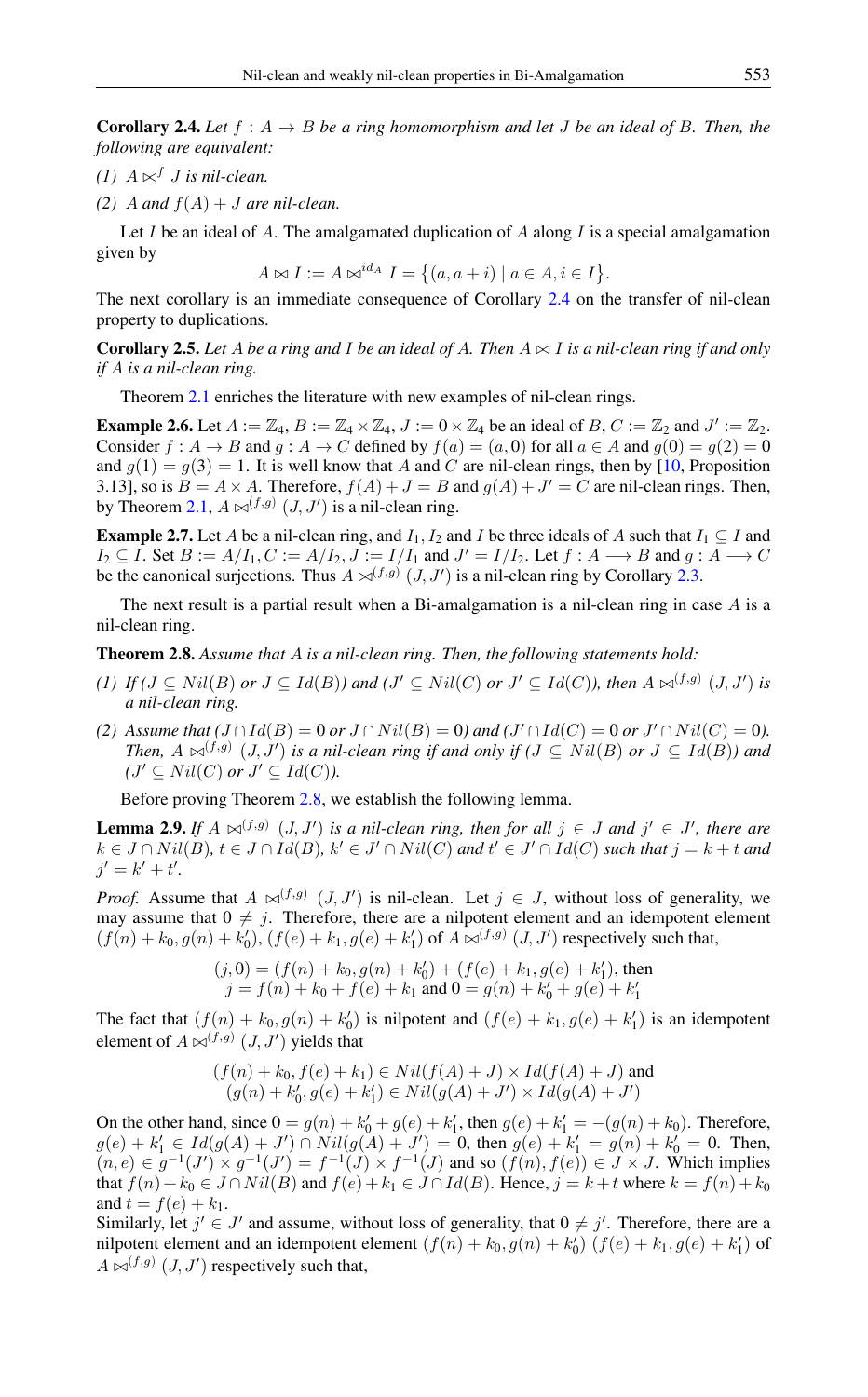$$
(0, j') = (f(n) + k_0, g(n) + k'_0) + (f(e) + k_1, g(e) + k'_1)
$$

For the same reasoning, we shows that,

$$
j' = k' + t'
$$
 where  $k' = g(n) + k'_0 \in J' \cap Nil(C)$  and  $t' = g(e) + k'_1 \in J' \cap Id(C)$ , as desired.

 $\Box$ 

*Proof of Theorem* [2.8.](#page-2-1) (1) Let  $a \in A$ ,  $j \in J$ . Then, there are a nilpotent element n and an idempotent element e of A such that  $a = n + e$  (since A is nil-clean). Therefore  $f(n)$  is a nilpotent element and  $f(e)$  is an idempoten element of  $f(A) + J$ . Suppose that  $J \subseteq Nil(B)$  then it is easy to show that  $f(n) + j \in Nil(f(A) + J)$ . Hence,  $f(a) + j = (f(n) + j) + f(e)$  is a sum of a nilpotent element  $f(n) + j$  and an idempotent element  $f(e)$  of  $f(A) + J$ . Now, assume that  $J \subseteq Id(B)$ . Since  $2j = 0$  and  $j^2 = j$ , we can easily show that  $f(e) + j \in Id(f(A) + J)$ . Thus,  $f(a) + j = f(n) + (f(e) + j)$  is a sum of a nilpotent element  $f(n)$  and an idempotent element  $f(e) + j$  of  $f(A) + J$ . In all cases,  $f(A) + J$  is a nil-clean ring. If  $J' \subseteq Nil(C)$  or  $J' \subseteq Idem(C)$ , by the same technique as the preveous part of proof by exchanging the role of *J* by *J'*, we can then prove that  $g(A) + J'$  is a nil-clean ring. Therefore  $A \bowtie^{(f,g)} (J, J')$  is a nil-clean ring by Theorem [2.1.](#page-1-0)

(2) Suppose that  $A \bowtie^{(f,g)} (J, J')$  is a nil-clean ring and let  $j \in J$ . Hence, Lemma [2.9](#page-2-2) implies that  $j = k + t$  for some  $k \in J \cap Nil(B)$  and  $t \in J \cap Id(B)$ . Clearly, if  $J \cap Id(B) = 0$  (or  $J \cap Nil(B) = 0$ ) then we have  $J \subseteq Nil(B)$  (or  $J \subseteq Id(B)$ ). Now, using the same technique of the preveous by exchanging the role of  $J$  by  $J'$  and  $B$  by  $C$ , we can similarly show that  $J' \subseteq Nil(C)$  (or  $J' \subseteq Id(C)$ ). The converse follows directly by (1).

Theorem [2.8](#page-2-1) recovers the special case of amalgamated algebra, as recorded in the following corollary.

**Corollary 2.10.** Let  $f : A \rightarrow B$  be a ring homomorphism and let J be an ideal of B. Then the *following statements hold:*

- *(1) If*  $J \subseteq Nil(B)$  *or*  $J \subseteq Id(B)$ *, then*  $A \bowtie^f J$  *is nil-clean if and only if*  $A$  *is a nil-clean ring.*
- *(2) If*  $J \cap Id(B) = 0$ , then  $A \bowtie^{f} J$  *is nil-clean if and only if*  $A$  *so is and*  $J \subseteq Nil(B)$ *.*
- *(3) If*  $J \cap Nil(B) = 0$ , then  $A \bowtie^{f} J$  *is nil-clean if and only if*  $A$  *so is and*  $J \subseteq Id(B)$

Theorem [2.8](#page-2-1) enriches the literature with new original examples of nil-clean rings. Recall that for a ring A and an A-module E, the *trivial ring extension of* A *by* E (also called *idealization of* E over A) is the ring  $R := A \ltimes E$  whose underlying group is  $A \times E$  with multiplication given by  $(a, e)(a', e') = (aa', ae' + a'e)$  for all  $a, a' \in A$  and  $e, e' \in E$  (cf. [\[1,](#page-9-6) [11,](#page-9-7) [14\]](#page-9-8)).

**Example 2.11.** Let  $(A, m) := (A_1 \ltimes E_1, m_1 \ltimes E_1)$  be the trivial ring extension of a nil-clean ring A<sub>1</sub> by an A<sub>1</sub>-module  $E_1$ , (for instance  $(A_1, m_1) := (\mathbb{Z}_4, 2\mathbb{Z}_4)$ ) and  $E_1$  is a nonzero  $(A_1/m_1)$ –vector space (for instance  $E_1 = \mathbb{Z}_4/2\mathbb{Z}_4$ ). Let  $B := A_1$ . Consider

$$
f: A \rightarrow B
$$
  
(a, e)  $\rightarrow f((a, e)) = a;$ 

Set  $J = m_1$  the maximal ideal of B. Let  $C := A \ltimes E$  be the trivial ring extension of A by a nonzero  $A/m$ –vector space E and let

$$
g: A \hookrightarrow C
$$
  

$$
(a, e) \hookrightarrow g((a, e)) = ((a, e), 0);
$$

Set  $J' := m \ltimes E = (m_1 \ltimes E_1) \ltimes E$  the maximal ideal of C. Clearly,  $f^{-1}(J) = g^{-1}(J')$  $m_1 \ltimes E_1$ . Then :

1) By Theorem [2.8](#page-2-1)  $A \bowtie^{f,g} (J, J')$  is a nil-clean ring since  $J \subseteq Nil(B), J' \subseteq Nil(C)$  and A is nil-clean by [\[3,](#page-9-5) Corollary 2.12].

2)  $A \bowtie^{f,g} (J, J')$  is not a Von Neumann Regular ring since it is not reduced by [\[13,](#page-9-4) Proposition 4.7].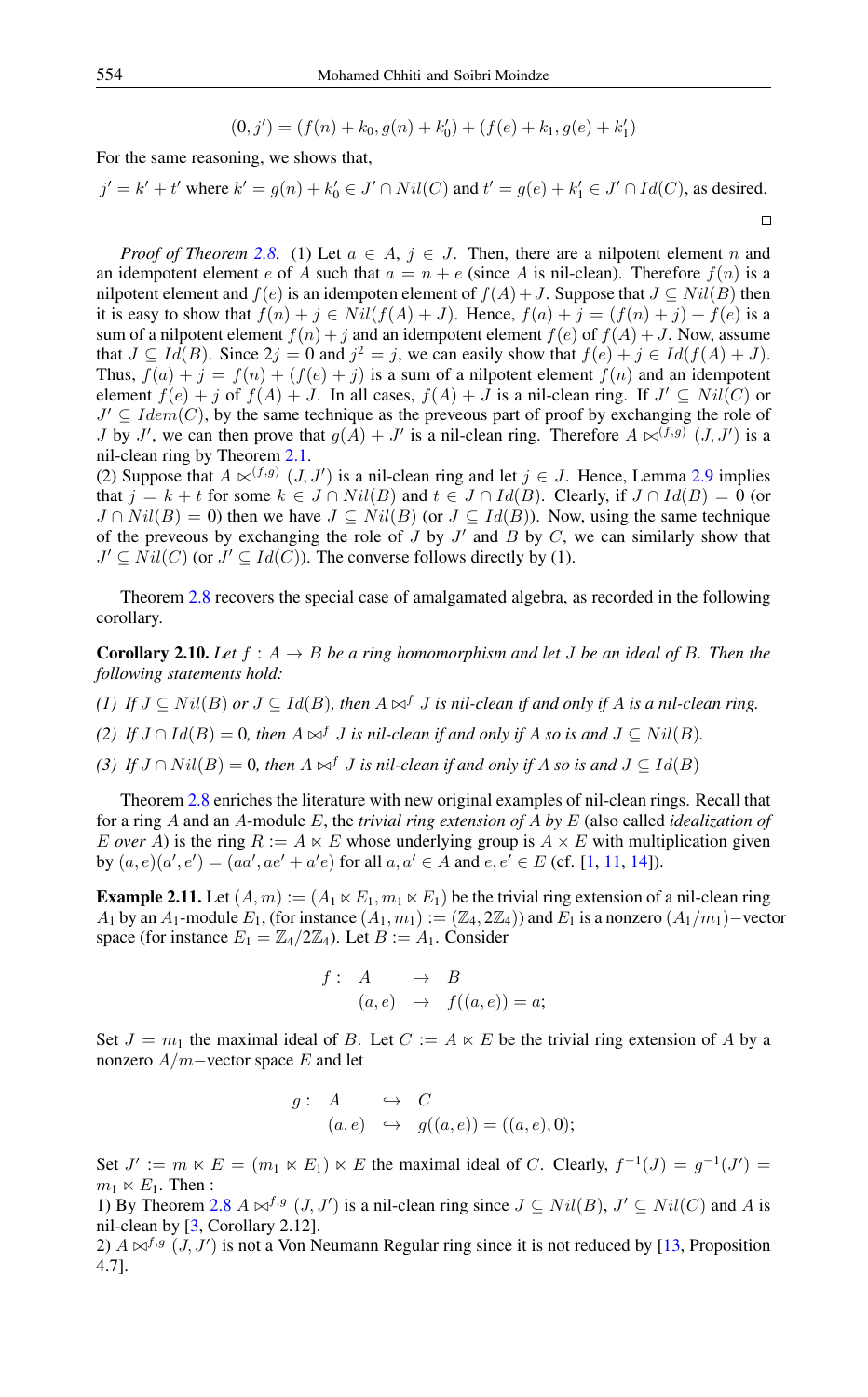*Proof.* (1) [\[3,](#page-9-5) Corollary 2.6]. (2) [3, Corollary 2.7].

Peter V. Danchev and W. W. McGowen proved that a ring  $R$  is nil-clean if and only if  $R/Nil(R)$  is a Boolean ring [\[5,](#page-9-3) Proposition 1.3]. That leads to the following result.

<span id="page-4-0"></span>**Proposition 2.12.** Let  $f : A \rightarrow B$  and  $g : A \rightarrow C$  be two ring homomorphisms and let J and  $J'$  be two ideals of B and C respectively such that  $f^{-1}(J) = g^{-1}(J')$ . Set  $\overline{A} = A/Nil(A)$ ,  $B = B/Nil(B)$ ,  $C = C/Nil(C)$ ,  $\pi_B : B \to B$ ,  $\pi_C : C \to C$  *be the canonical projection*,  $\overline{J} = \pi_B(J)$  and  $\overline{J'} = \pi_C(J')$ . Consider these two ring homomorphisms  $\overline{f}$  :  $\overline{A}$   $\rightarrow$   $\overline{B}$  and  $\overline{g}:\overline{A}\to\overline{C}$  defined by:  $\overline{f}(\overline{a})=f(a)$  and  $\overline{g}(\overline{a})=g(a).$  Then,  $A\Join^{(f,g)}(J,J')$  is nil-clean if and *only if*  $\overline{A} \Join^{(f,\overline{g})} (\overline{J}, \overline{J'})$  *is Boolean.* 

*Proof.* Consider the map:

$$
\begin{array}{rcl}\n\phi: A \bowtie^{(f,g)} (J, J')/Nil (A \bowtie^{(f,g)} (J, J') & \to & \overline{A} \bowtie^{(\overline{f}, \overline{g})} (\overline{J}, \overline{J'}) \\
\overline{(f(a) + j, g(a) + j')} & \mapsto & (\overline{f}(\overline{a}) + \overline{j}, \overline{g}(\overline{a}) + \overline{j'})\n\end{array}
$$

It is easy to show that  $\phi$  is well defined and is a ring homomorphism. By construction  $\phi$  is surjective. Let  $a \in A$  and  $(j, j') \in J \times J'$  and assume that  $(\overline{f}(\overline{a}) + \overline{j}, \overline{g}(\overline{a}) + \overline{j'}) = 0$ . Then  $(f(a)+j,g(a)+j')=0$  and so  $(f(a)+j,g(a)+j')\in Nil(A\bowtie^{(f,g)}(J,J')$ . Which implies that  $(f(a) + j, g(a) + j') = 0$  and hence  $\phi$  is injective. Consequently,  $\phi$  is a ring isomorphism. Assume that  $A \bowtie^{(f,g)} (J, J')$  is nil-clean. Then,  $A \bowtie^{(f,g)} (J, J')/Nil(A \bowtie^{(f,g)} (J, J'))$  is Boolean by [\[5,](#page-9-3) Proposition 1.3]. Therefore so is  $\overline{A} \bowtie^{(f,\overline{g})} (\overline{J}, \overline{J'})$ . Conversely, assume that  $\overline{A} \bowtie^{(f,\overline{g})} (\overline{J}, \overline{J'})$  is a Boolean ring, then so is  $A \bowtie^{(f,g)} (J,J')/Nil(A \bowtie^{(f,g)} (J,J'))$ . Thus, by [\[5,](#page-9-3) Proposition 1.3],  $A \bowtie^{(f,g)} (J, J')$  is a nil-clean ring.  $\Box$ 

Proposition [2.12](#page-4-0) recovers the special case of amalgamated algebra, as recorded in the following corollary.

**Corollary 2.13.** *[\[3,](#page-9-5) Theorem 2.9] Let*  $f : A \rightarrow B$  *be a ring homomorphism and let J be an ideal of* B. Set  $\overline{A} = A/Nil(A)$ ,  $\overline{B} = B/Nil(B)$ ,  $\pi : B \to \overline{B}$ , be the canonical projection,  $\overline{J} = \pi(J)$ . *Consider the ring homomorphism*  $\overline{f}$  :  $\overline{A}$   $\rightarrow$   $\overline{B}$  *such that:*  $x \rightarrow \overline{f}(\overline{x}) = \overline{f(x)}$ *. Then*  $A \Join^{f} J$  *is nil-clean if and only if*  $\overline{A} \Join^{\overline{f}} \overline{J}$  *is Boolean.* 

### 3 Weakly nil-clean property in a bi-amalgamated algebras along ideals

We recall that a ring R is called weakly nil-clean if for all  $r \in R$  there are  $n \in Nil(R)$  and  $e \in Id(R)$  such that  $r = n + e$  or  $r = n - e$ . If this representation is unique, we say that R is uniquely weakly nil-clean. In [\[5\]](#page-9-3), the autors proved that the class of weakly nil-clean rings is closed under homomorphic image but not closed under finite product (cf. [\[5,](#page-9-3) Proposition 1.9 (i),  $(ii)]$ ).

In this section we study the transfer of weakly nil-clean property to the bi-amalgamated algebra of a ring along ideals  $A \bowtie^{(f,g)} (J, J')$ . We establishes necessary and sufficient conditions for  $A \bowtie^{(f,g)} (J, J')$  to be weakly nil-clean.

The following studies the transfer of the weakly nil-clean property to  $A \bowtie^{(f,g)} (J, J')$ .

<span id="page-4-1"></span>**Theorem 3.1.** If  $A \bowtie^{(f,g)} (J, J')$  is weakly nil-clean, then so are  $f(A) + J$  and  $g(A) + J'$ . The *converse is true provided that*  $J \subseteq Nil(B)$  *or*  $J' \subseteq Nil(C)$ *.* 

*Proof.* We recall that the weakly nil-clean property is closed under homomorphic image by [\[5,](#page-9-3) Proposition 1.9(i)]. Assume that  $A \bowtie^{(f,g)} (J, J')$  is a weakly nil-clean ring, then so are  $f(A) + J$ and  $g(A) + J'$  by [\[13,](#page-9-4) Proposition 4.1(2)]). Conversely, suppose, without loss of generality, that  $J \subseteq Nil(B)$ . Thus,  $J \times \{0\} \subseteq Nil(A \bowtie^{(f,g)} (J, J')$ . Then [\[5,](#page-9-3) Proposition 1.9(i)] implies that  $A \bowtie^{(f,g)} (J, J')$  is weakly nil-clean if and only if  $A \bowtie^{(f,g)} (J, J')/(J \times \{0\})$  is weakly nil-clean. Now the conclusion follows directly from [\[13,](#page-9-4) Proposition 4.1(2)].  $\Box$ 

<span id="page-4-2"></span>Remark 3.2. The following statements are true:

 $\Box$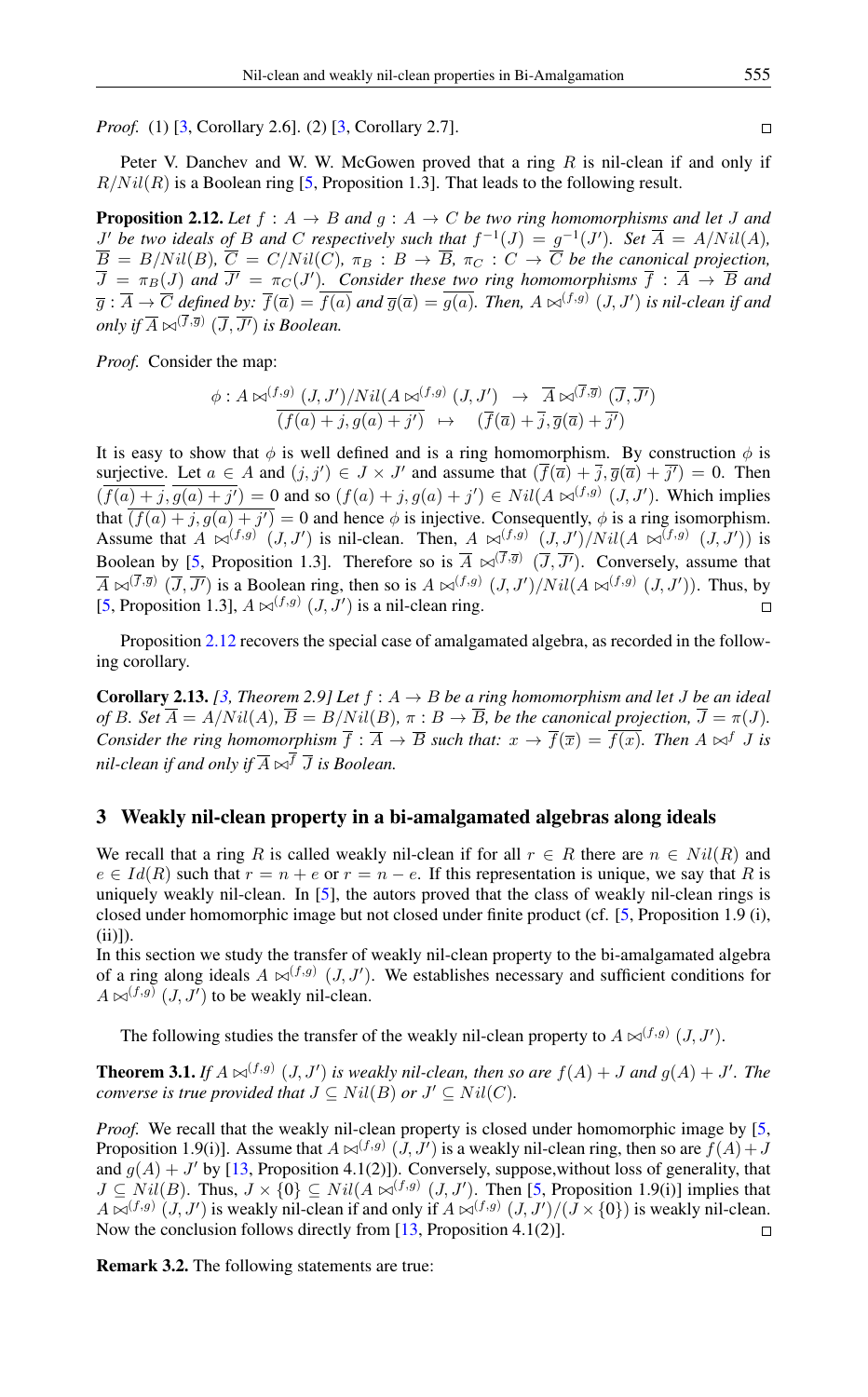- (1) If  $J = (0)$  (respectively.  $J' = (0)$ ). Then,  $A \bowtie^{(f,g)} (J, J')$  is a weakly nil-clean ring if and only if  $g(A) + J'$  is a weakly nil-clean ring (respectively.  $f(A) + J$  is a weakly nil-clean ring).
- (2) If  $J = B$  and  $J' = C$ . Then, if  $A \bowtie^{(f,g)} (J, J')$  is weakly nil-clean, then so are B and C. The converse is true provided that  $B$  or  $C$  is nil-clean.

*Proof.* (1) If  $J = 0$  (respectively. J'=0). Then, the conclusion follows directly from [\[13,](#page-9-4) Proposition 4.1(2)].

(2) Assume that  $J = B$  and  $J' = C$ . In this case  $f(A) + J = B$  and  $g(A) + J' = C$  and so  $A \bowtie^{(f,g)} (J, J') = B \times C$ . Therefore, if  $A \bowtie^{(f,g)} (J, J')$  is a weakly nil-clean ring, then so are B and C by Theorem [3.1.](#page-4-1) For the converse, suppose for example that B is nil-clean and C is weakly nil-clean. We will show that that  $A \bowtie^{(f,g)} (J, J')$  is weakly nil-clean. Let  $(b, c) \in B \times C$ , then there are  $n \in Nil(C)$  and  $e \in Id(C)$  such that  $c = n + e$  or  $c = n - e$ . If  $c = n + e$ , set  $b = n_1 + e_1$  where  $(n_1, e_1) \in Nil(B) \times Id(B)$ . Then,  $(b, c) = (n, n_1) + (e, e_1)$  where  $(n, n_1) \in Nil(B) \times Nil(C) \subseteq Nil(B \times C)$  and  $(e, e_1) \in Id(B) \times Id(C) \subseteq Id(B \times C)$ . If  $c = n - e$ , set  $b = n_1 - e_1$  with  $(n_1, e_1) \in Nil(B) \times Id(B)$ . Therefore,  $(b, c) = (n, n_1) - (e, e_1)$ . Hence,  $(b, c) = (n, n_1) + (e, e_1)$  or  $(b, c) = (n, n_1) - (e, e_1)$  where  $(n, n_1) \in Nil(B \times C)$  and  $(e, e_1) \in Id(B \times C)$ , as desired.  $\Box$ 

Theorem [3.1](#page-4-1) recovers the special case of amalgamated algebra, as recorded in the following corollary.

<span id="page-5-0"></span>**Corollary 3.3.** Let  $f : A \rightarrow B$  be a ring homomorphism and let J be an ideal of B such that  $J \subseteq Nil(B)$ . Then,  $A \bowtie^f J$  *is weakly nil-clean if and only if* A *is weakly nil-clean.* 

 $\Box$ 

*Proof.* This follows from the proof of Theorem [3.1](#page-4-1) and [\[13,](#page-9-4) Example 2.1].

In the special case of amalgamated duplication of a ring along an ideal, we obtain the following result which is a direct consequence of Corollary [3.3.](#page-5-0)

**Corollary 3.4.** Let A be a ring and I be an ideal of A such that  $I \subseteq Nil(A)$ . Then  $A \bowtie I$  is *weakly nil-clean if and only if* A *is weakly nil-clean.*

The next corollary studies when the trivial ring extension is a weakly nil-clean ring.

<span id="page-5-2"></span>**Corollary 3.5.** Let A be a ring and E an A-module. Then  $A \ltimes E$  is a weakly nil-clean ring if *and only if* A *is a weakly nil-clean ring.*

*Proof.* Consider a ring homomorphism

$$
f : A \hookrightarrow A \ltimes E
$$
  

$$
a \mapsto f(a) = (a, 0)
$$

and an ideal  $J := 0 \lt E$  of  $A \lt E$ . Then, we have  $A \bowtie^f J \cong A \ltimes E$  and  $J \subseteq Nil(A \ltimes E)$  since  $J^2 = 0$ . Thus, the conclusion follows directly by Corollary [3.3.](#page-5-0)  $\Box$ 

The following result is a partial result when a bi-amalgamation is a weakly nil-clean ring.

<span id="page-5-1"></span>**Proposition 3.6.** With the notation of Theorem [3.1.](#page-4-1) Assume that  $J \cap Id(B) = 0$  (respectively.  $J' \cap Id(C) = 0$ ). Then, the following statements are equivalent:

- (1)  $A \bowtie^{(f,g)} (J, J')$  is weakly nil-clean.
- *(2)*  $g(A)$  + J' is weakly nil-clean and  $J ⊆ Nil(B)$  *(respectively.*  $f(A)$  + J is weakly nil-clean *and*  $J' \subseteq Nil(C)$ *).*

*Proof.* (1)  $\Rightarrow$  (2): By Theorem [3.1,](#page-4-1) we only need prove that  $J \subseteq Nil(B)$  (respectively.  $J' \subseteq$  $Nil(C))$  if  $J \cap Id(B) = 0$  (respectively.  $J' \cap Id(C) = 0$ ). Suppose that  $J \cap Id(B) = 0$  and let  $j \in J$ . Without loss of generality we may assume that  $0 \neq j$ . Then, there are a nilpotent element  $(f(n) + j_1, g(n) + j'_1)$  and an idempotent element  $(f(e) + j_2, g(e) + j'_2)$  of  $A \bowtie^{(f,g)} (J, J')$  such that  $(j, 0) = (f(n) + j_1, g(n) + j'_1) + (f(e) + j_2, g(e) + j'_2)$  or  $(j, 0) = (f(n) + j_1, g(n) + j'_1)$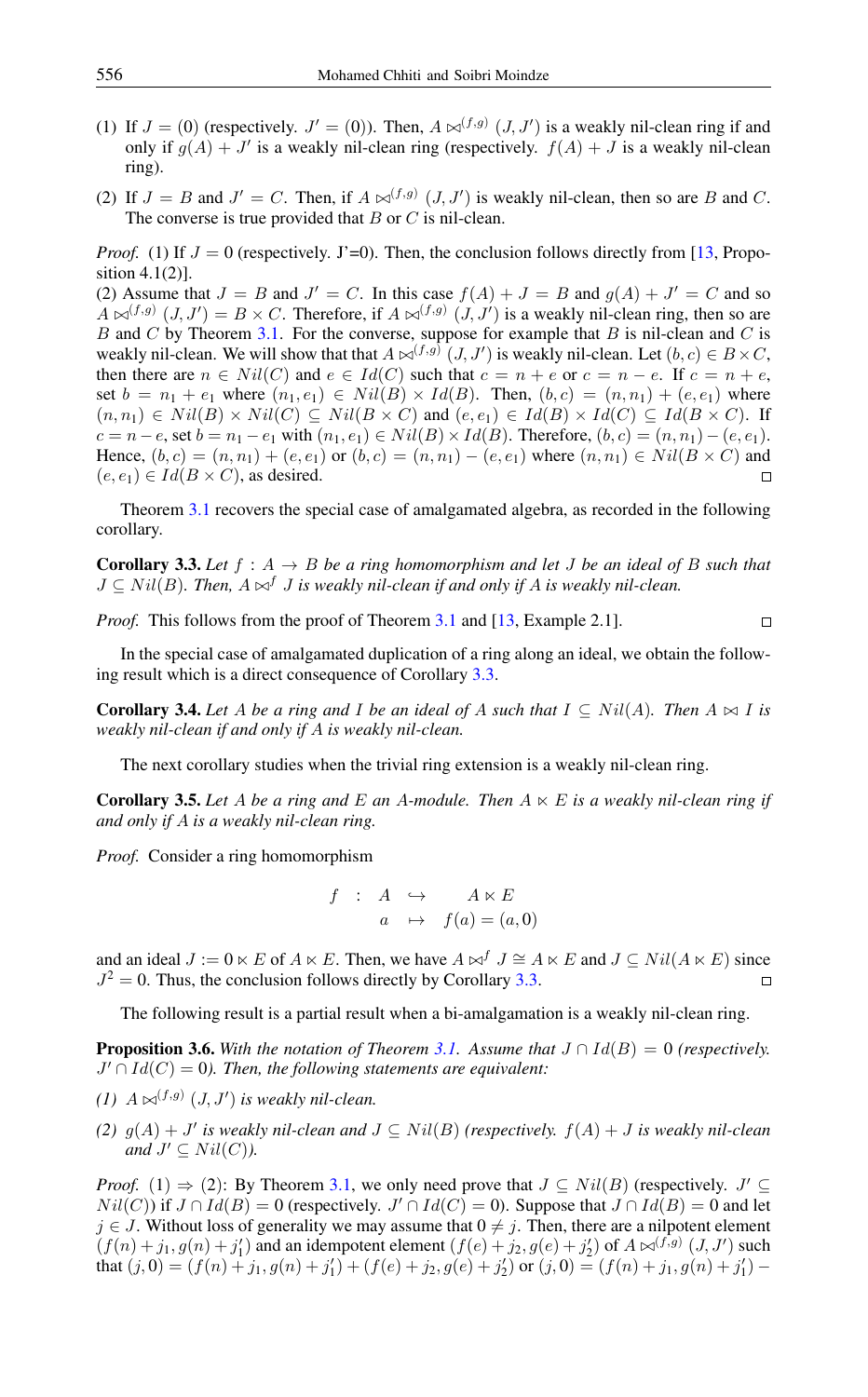$(f(e)+j_2, g(e)+j'_2)$ . Therefore,  $j = (f(n)+j_1) + (f(e)+j_2)$  or  $j = (f(n)+j_1) - (f(e)+j_2)$  and  $0 = (g(n)+j'_1) + (g(e)+j'_2)$  or  $0 = (g(n)+j'_1) - (g(e)+j'_2)$ . The fact that  $(f(n)+j_1, g(n)+j'_1)$ is nilpotent and  $(f(e) + j_2, g(e) + j'_2)$  is idempotent of  $A \bowtie^{(f,g)} (J, J')$  respectively implies that  $(f(n) + j_1, f(e) + j_2) \in Nil(f(A) + J) \times Id(f(A) + J)$  and  $(g(n) + j'_1, g(e) + j'_2) \in$  $Nil(g(A) + J') \times Id(g(A) + J')$ . Moreover, since  $0 = (g(n) + j'_1) + (g(e) + j'_2)$  or  $0 =$  $(g(n) + j'_1) - (g(e) + j'_2)$ , we get that  $g(e) + j'_2 = -(g(n) + j'_1)$  or  $g(e) + j'_2 = g(n) + j'_1$ . Thus,  $g(e) + j'_{2} \in Nil(g(A) + J') \cap Id(g(A) + J') = 0$  and so  $g(e) + j'_{2} = g(n) + j'_{1} = 0$ . Then  $(n, e) \in g^{-1}(J') \times g^{-1}(J') = f^{-1}(J) \times f^{-1}(J)$  which implies that  $(f(n), f(e)) \in J^2$ . Consequently,  $f(e) + j_2 \in J \cap Id(f(A) + J) \subseteq J \cap Id(B) = 0$  and thus  $f(e) + j_2 = 0$ . Hence,  $j = f(n) + j_1 \in Nil(f(A) + J) \subseteq Nil(B)$ . Respectively, if  $J' \cap Id(C) = 0$ , with the same technique with the preveous by exchanging the role of  $J$  by  $J'$  and the role of  $B$  by  $C$ , we can easily proves that  $J' \subseteq Nil(C)$ , as wanted.

 $(2) \Rightarrow (1)$ : Assume that  $g(A) + J'$  is weakly nil-clean and  $J \subseteq Nil(B)$  (respectively,  $f(A) + J$ is weakly nil-clean and  $J' \subseteq Nil(C)$ ). Then,  $J \times \{0\} \subseteq Nil(A \bowtie^{(f,g)} (J, J'))$  (respectively.  $\{0\} \times J' \subseteq Nil(A \bowtie^{(f,g)} (J, J'))$ . Thus, by [\[5,](#page-9-3) Proposition 1.9(i)],  $A \bowtie^{(f,g)} (J, J')$  is weakly nil-clean if and only if  $A \bowtie^{(f,g)} (J, J')/(J \times \{0\})$  (respectively.  $A \bowtie^{(f,g)} (J, J')/\{0\} \times J'$ ) is weakly nil-clean. Therefore, the conclusion follows easily from [\[13,](#page-9-4) Proposition 4.1(2)].  $\Box$ 

Proposition [3.6](#page-5-1) recovers the special case of amalgamated algebra, as recorded in the following corollary.

<span id="page-6-0"></span>**Corollary 3.7.** Let  $f : A \rightarrow B$  be a ring homomorphism and let J be an ideal of B. Assume that  $J \cap Id(B) = 0$ . Then, the following are equivalent:

- *(1)*  $A \Join^f J$  *is weakly nil-clean.*
- *(2)* A *is weakly nil-clean and*  $J \subseteq Nil(B)$ .

*Proof.* Follows directely from Proposition [3.6](#page-5-1) and [\[13,](#page-9-4) Example 2.1].

**Example 3.8.** Let  $A := \mathbb{Z}_2$ ,  $B := \mathbb{Z}_4$  and let  $J := 2\mathbb{Z}_4 := \{0,2\}$  be an ideal of B. Let  $C := \mathbb{Z}_2 \times \mathbb{Z}_3$  and let  $J' := 0 \times \mathbb{Z}_3$  be an ideal of C. Consider, the following ring homomorphisms  $f: A \to B$  defined by  $f(a) = a$  for all  $a \in A$  and  $g: A \to C$  given by:  $g(a) = (a, 0)$  for all  $a \in A$ . It is well know that A and B are weakly nil-clean. Moreover,  $g(A) + J' = C$  is weakly nil-clean since  $\mathbb{Z}_2$  is nil-clean by Remark [3.2\(](#page-4-2)2). It is easy to show that  $J \cap Id(B) = 0$  and that  $J \subseteq Nil(B)$ . Then,  $A \bowtie^{(f,g)} (J, J')$  is weakly nil-clean by Proposition [3.6.](#page-5-1)

In the special case of amalgamated duplication of a ring along an ideal, we obtain the following result which is a direct consequence of Corollary [3.7.](#page-6-0)

**Corollary 3.9.** Let A be a ring and I be an ideal of A such that  $I \cap Id(A) = 0$ . Then  $A \bowtie I$  is *weakly nil-clean if and only if A is weakly nil-clean and*  $I \subseteq Nil(A)$ *.* 

In what follows, we studies the transfer of weakly nil-clean property from A to  $A \bowtie^{(f,g)}$  $(J, J').$ 

**Proposition 3.10.** Assume that  $J \times J' \subseteq Nil(B) \times Nil(C)$ . If A is weakly nil-clean, then  $A \Join^{(f,g)} (J, J')$  is weakly nil-clean.

*Proof.* Assume that A is weakly nil-clean. Let  $a \in A$  and  $(j, j') \in J \times J'$ . Then, there are a nilpotent element n and an idempotent element e of A such that  $a = n + e$  or  $a = n - e$ . Then,  $(f(a) + j, g(a) + j') = (f(n) + j, g(n) + j') + (f(e), g(e))$  or  $(f(a) + j, g(a) + j') =$  $(f(n)+j, g(n)+j') - (f(e), g(e))$ . Since, by the assumption  $(f(n)+j, g(n)+j')$  is a nilpotent of  $A \bowtie^{(f,g)} (J, J')$  and  $(f(e), g(e)) \in Id(A \bowtie^{(f,g)} (J, J'))$  because  $e \in Id(A)$ . Thus,  $(f(a) +$  $j, g(a) + j'$  is a sum of a nilpotent with an idempotent or a difference of a nilpotent with an idempotent of  $A \bowtie^{(f,g)} (J, J')$ , as desired.

The next result is a partial result when a bi-amalgamation is a weakly nil-clean ring in case *J* and *J'* are not necessary nil ideals of  $f(A) + J$  and  $g(A) + J'$  respectively.

<span id="page-6-1"></span>Theorem 3.11. *Assume that the following conditions hold:*

 $\Box$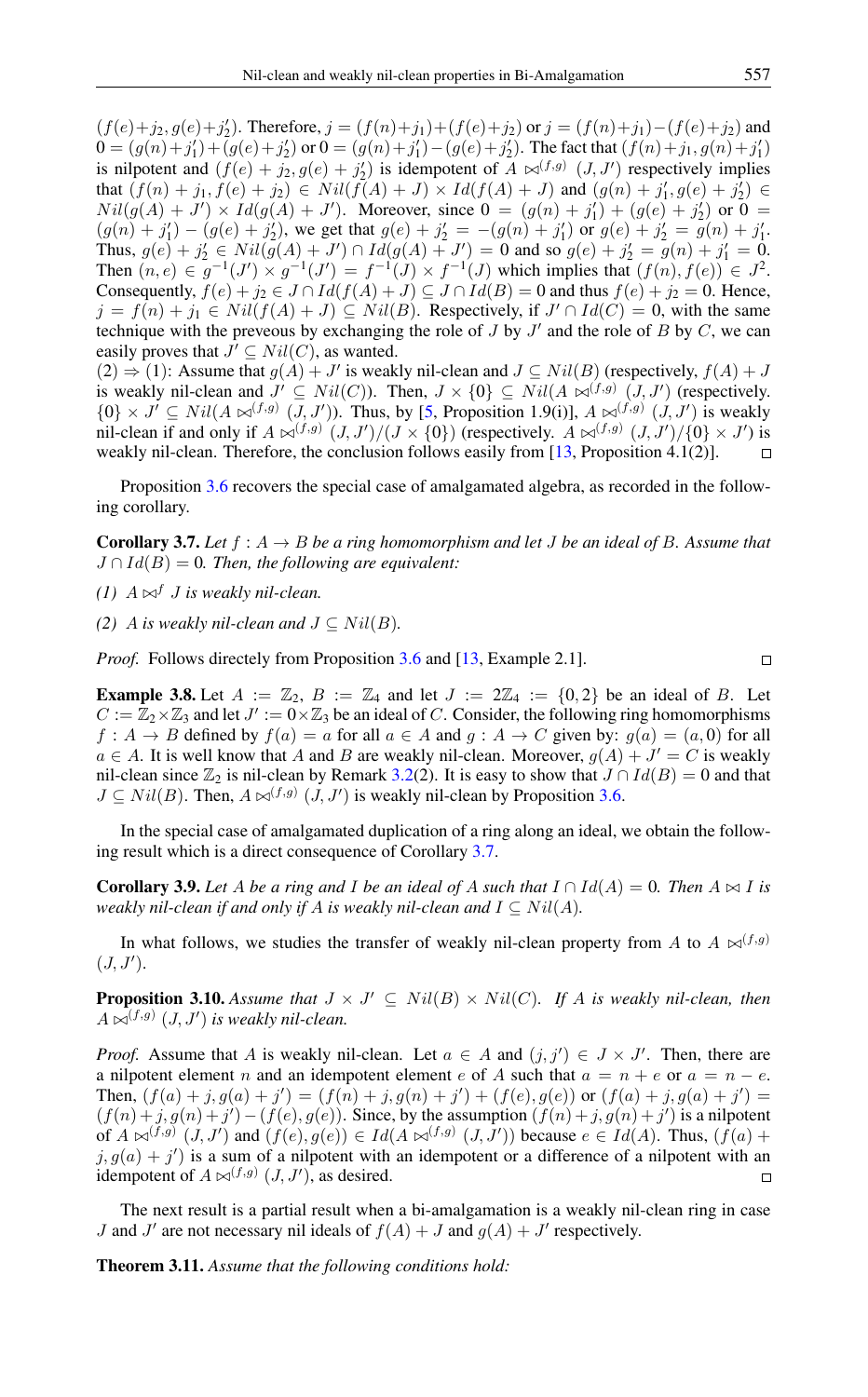*(1)* A *is weakly nil-clean and*  $A/I_0$  *is uniquely weakly nil-clean.* 

(2)  $f(A) + J$  *and*  $g(A) + J'$  are weakly nil-clean rings and at most one of them is not nil-clean. *Then*  $A \Join^{(f,g)} (J, J')$  *is a weakly nil-clean ring.* 

*Proof.* Without loss of generality, we may assume that  $f(A) + J$  is weakly nil-clean and  $g(A) + J'$ is nil-clean. Let  $a \in A$  and  $(j, j') \in J \times J'$ , then there are nilpotents n and  $f(n_1) + j_1$  of A and  $f(A) + J$  respectively and idempotents e and  $f(e_1) + j_2$  of A and  $f(A) + J$  respectively such that  $a = n + e$  or  $a = n - e$  and  $f(a) + j = (f(n_1) + j_1) + (f(e_1) + j_2)$  or  $f(a) + j =$  $(f(n_1)+j_1)-(f(e_1)+j_2)$ . Therefore,  $f(a) = f(n)+f(e)$  or  $f(a) = f(n)-f(e)$  and  $f(a)+j = f(a)$  $(f(n_1) + j_1) + (f(e_1) + j_2)$  or  $f(a) + j = (f(n_1) + j_1) - (f(e_1) + j_2)$ . Then, in  $(f(A) + J)/J$ we have:  $f(a) = f(n) + f(e)$  or  $f(a) = f(n) - f(e)$  and  $f(a) + j = f(a) = f(n_1) + f(e_1)$ or  $\overline{f(a)+j} = \overline{f(a)} = \overline{f(n_1)} - \overline{f(e_1)}$ . It is clear that  $\overline{f(n_1)}$  (respectively.  $\overline{f(n)}$ ) and  $\overline{f(e_1)}$ (respectively.  $\overline{f(e)}$ ) are respectively nilpotent and idempotent elements of  $(f(A) + J)/J$ . On the other hand, since  $(f(A) + J)/J \cong A/I_0$  is uniquely weakly nil-clean, then it is clear that  $f(n_1) = f(n)$  and  $f(e_1) = f(e)$  in  $f(A) + J/J$ . Therefore, there is  $(k_1, k_2) \in J \times J$  such that  $f(n_1) = f(n) + k_1$  and  $f(e_1) = f(e) + k_2$ . Hence,  $f(a) + j = (f(n) + k_1 + j_1) + (f(e) + k_2 + j_2)$  or  $f(a)+j = (f(n)+k_1+j_1)-(f(e)+k_2+j_2)$ . If  $f(a)+j = (f(n)+k_1+j_1)+(f(e)+k_2+j_2)$ , write  $g(a)+j' = (g(n_2)+j'_1)+(g(e_2)+j'_2)$ , where  $g(n_2)+j'_1$  is nilpotent and  $g(e_2)+j'_2$  is idempotent of  $g(A) + J'$ . Thus, using the same technique of the preveous  $g(a) + j' = (g(n) + k'_1 + j'_1) + (g(e) + j')$  $k'_2 + j'_2$ ) for some  $(k'_1, k'_2) \in J' \times J'$  since  $(g(A) + J')/J' \cong A/I_0$  is uniquely weakly nil-clean. Which implies that  $(f(a)+j, g(a)+j') = (f(n)+k_1+j_1, g(n)+k'_1+j'_1) + (f(e)+k_2+j_2, g(e)+j'_2)$  $k'_2+j'_2$ ) where,  $(f(n)+k_1,g(n)+k'_1+j'_1) = (f(n_1)+j_1,g(n_2)+j'_1) \in Nil(A \bowtie^{(f,g)} (J,J'))$  and  $(f(e)+k_2+j_2,g(e)+k'_2+j'_2)=(f(e_1)+j_2,g(e_2)+j'_2)\in Id(A\bowtie^{(f,g)}(J,J'))$ . In the remaining case,  $f(a) + j = (f(n) + k_1 + j_1) - (f(e) + k_2 + j_2)$ . Let  $g(a) + j' = (g(n_2) + j'_1) - (g(e_2) + j'_2)$ . Thus,  $g(a) + j' = (g(n) + k'_1 + j'_1) - (g(e) + k'_2 + j'_2)$  and so  $(f(a) + j, g(a) + j') = (f(n) + j')$  $k_1 + j_1, g(n) + k'_1 + j'_1) - (f(e) + k_2 + j_2, g(e) + k'_2 + j'_2)$ . In all cases,  $(f(a) + j, g(a) + j')$ is a sum of a nilpotent with an idempotent or a difference of a nilpotent with an idempotent of  $A \bowtie^{(f,g)} (J, J')$ , that completes our proof.  $\Box$ 

<span id="page-7-0"></span>**Theorem 3.12.** *Set*  $\overline{A} = A/Nil(A)$ *,*  $\overline{B} = B/Nil(B)$ *,*  $\overline{C} = C/Nil(C)$ *,*  $\pi_B : B \to \overline{B}$ *,*  $\pi_C : C \to C$  $\overline{C}$  be the canonical projections, set  $\overline{J} = \pi_B(J)$  and  $\overline{J'} = \pi_C(J')$ . Consider  $\overline{f} : \overline{A} \to \overline{B}$  and  $\overline{g}:\overline{A}\to\overline{C}$  defined by:  $\overline{f}(\overline{a})=\overline{f(a)}$  and  $\overline{g}(\overline{a})=\overline{g(a)}.$  Then,  $A\Join^{(f,g)}(J,J')$  is weakly nil-clean if and only if  $\overline{A}\Join^{(f,\overline{g})}(\overline{J},\overline{J'})$  is weakly nil-clean.

*Proof.* We saw preveously that the map:

$$
\phi: A \bowtie^{(f,g)} (J, J')/Nil (A \bowtie^{(f,g)} (J, J') \rightarrow \overline{A} \bowtie^{(\overline{f}, \overline{g})} (\overline{J}, \overline{J'})
$$
  

$$
\overline{(f(a) + j, g(a) + j')} \mapsto (\overline{f}(\overline{a}) + \overline{j}, \overline{g}(\overline{a}) + \overline{j'})
$$

is a ring isomorphism (see the proof of Theorem [2.12\)](#page-4-0). Therefore, according to [\[5,](#page-9-3) Proposition 1.9(i)], we have  $A \bowtie^{(f,g)} (J, J')$  is weakly nil-clean if and only if so is  $A \bowtie^{(f,g)} (J, J')/Nil (A \bowtie^{(f,g)} I')$  $(J, J')$  if and only if  $\overline{A} \Join^{(f, \overline{g})} (\overline{J}, \overline{J'})$  so is, as wanted.

Theorem [3.12](#page-7-0) recovers the special case of amalgamated algebra, as recorded in the following corollary.

<span id="page-7-1"></span>**Corollary 3.13.** We preserve the notation of Corollary [3.7,](#page-6-0) set  $\overline{A} = A/Nil(A)$ ,  $\overline{B} = B/Nil(B)$ ,  $\pi : B \to \overline{B}$  *be the canonical projection and set*  $\overline{J} = \pi(J)$ *. Consider*  $\overline{f} : \overline{A} \to \overline{B}$  *defined by:*  $\overline{f}(\overline{a}) = \overline{f(a)}$ . Then,  $A \bowtie^f J$  *is weakly nil-clean if and only if*  $\overline{A} \bowtie^f \overline{J}$  *is weakly nil-clean.* 

In the special case of amalgamated duplication of a ring along an ideal, we obtain the following result which is a direct consequence of Corollary [3.13.](#page-7-1)

**Corollary 3.14.** Let A be a ring and I be an ideal of A, set  $\overline{A} = A/Nil(A)$ ,  $\pi : A \rightarrow \overline{A}$  be the *canonical projection and set*  $\overline{I} = \pi(I)$ *. Then*  $A \bowtie I$  *is weakly nil-clean if and only if*  $\overline{A} \bowtie \overline{I}$  *is weakly nil-clean.*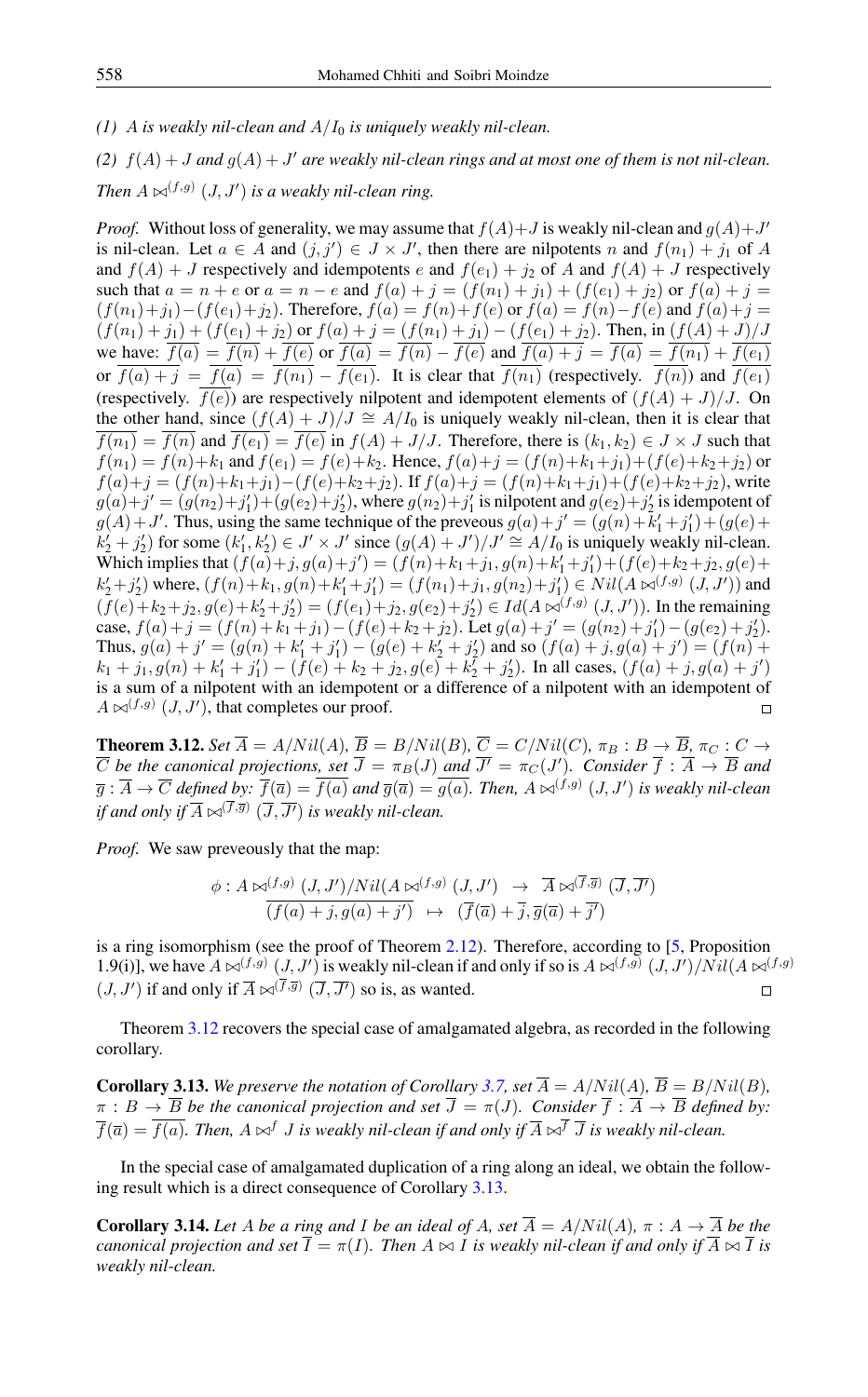It is clear that every nil-clean ring is a weakly nil-clean ring but the converse is not true in general. In [\[5,](#page-9-3) Proposition 1.10], the autors proved that a ring R is nil-clean if and only if R is weakly nil-clean and  $2 \in Nil(R)$ . In what follows, we generalize this result in bi-amalgamated algebra along an ideal.

Proposition 3.15. *The following statements are equivalent:*

 $(1)$   $A \Join^{(f,g)} (J, J')$  *is nil-clean.* 

(2)  $A \bowtie^{(f,g)} (J, J')$  is weakly nil-clean,  $2 \in Nil(f(A) + J)$  and  $2 \in Nil(g(A) + J')$ .

(3)  $2 \in Nil(f(A)+J), 2 \in Nil(g(A)+J')$  and  $f(A)+J$  and  $g(A)+J'$  are weakly nil-clean.

*Proof.* (1)  $\Rightarrow$  (2): Assume that  $A \Join^{(f,g)} (J, J')$  is nil-clean. Then, Theorem [2.1](#page-1-0) implies that  $f(A) + J$  and  $g(A) + J'$  are nil clean and thus  $2 \in Nil(f(A) + J)$  and  $2 \in Nil(g(A) + J')$  by [\[5,](#page-9-3) Proposition 1.10]. It is clear that  $A \bowtie^{(f,g)} (J, J')$  is weakly nil-clean, as desired.  $(2) \Rightarrow (3)$  This is clear by Theorem [3.1.](#page-4-1)

 $(3) \Rightarrow (1)$  This implication follows easily from Theorem [2.1](#page-1-0) and [\[5,](#page-9-3) Proposition 1.10].  $\Box$ 

In the special case of amalgamation we obtain the following result:

<span id="page-8-0"></span>Corollary 3.16. *The following are equivalent:*

- *(1)*  $A \bowtie^{f} J$  *is nil-clean.*
- *(2)*  $A \bowtie^f J$  *is weakly nil-clean,*  $2 \in Nil(A)$  *and*  $2 \in Nil(f(A) + J)$ *.*
- *(3)* A and  $f(A) + J$  are weakly nil-clean,  $2 \in Nil(A)$  and  $2 \in Nil(f(A) + J)$ .

In the special case of amalgamated duplication of a ring along an ideal, we obtain the following result which is a direct consequence of Corollary [3.16.](#page-8-0)

Corollary 3.17. *Let* A *be a ring and* I *be an ideal of* A*. The following are equivalent:*

- *(1)*  $A \bowtie I$  *is nil-clean.*
- *(2)*  $A \bowtie I$  *is weakly nil-clean and*  $2 \in Nil(A)$ *.*
- *(3)*  $2 \in Nil(A)$  *and A is weakly nil-clean.*

Our results of the transfer enriche the literature with new examples of weakly nil-clean rings which are not nil-clean rings issued from bi-amalgamated algebras along an ideal.

**Example 3.18.** Let  $A := \mathbb{Z}_2$ ,  $B := \mathbb{Z}_2 \times \mathbb{Z}_3$ ,  $J := 0 \times \mathbb{Z}_3$ ,  $C := \mathbb{Z}_2 \times \mathbb{Z}_4$  and  $J' := 0 \times \mathbb{Z}_4$ . Consider these following ring homomorphisms  $f : A \rightarrow B$  and  $g : A \rightarrow C$  defined by:  $f(a) = (a, 0)$ and  $g(a) = (a, 0)$  for all  $a \in A$ . Then,  $A \bowtie^{(f,g)} (J, J')$  is a weakly nil-clean ring that is not a nil-clean ring.

*Proof.* It is easy to show that  $f(A) + J = \mathbb{Z}_2 \times \mathbb{Z}_3 = B$  is weakly nil-clean by Remark [3.2\(](#page-4-2)2), since  $\mathbb{Z}_2$  is nil-clean and  $\mathbb{Z}_3$  is weakly nil-clean. Also,  $g(A) + J' = \mathbb{Z}_2 \times \mathbb{Z}_4 = C$  is nil-clean because that is a finite product of nil-clean rings. Moreover,  $f^{-1}(J) = 0$  and  $A = A/f^{-1}(J)$  is a uniquely weakly nil-clean ring. Then, Theorem [3.11](#page-6-1) implies that  $A \bowtie^{(f,g)} (J, J')$  is a weakly nil-clean ring. Now,  $A \bowtie^{(f,g)} (J, J')$  is not nil-clean by Theorem [2.1](#page-1-0) since  $f(A) + J$  is not a nil-clean ring.  $\Box$ 

**Example 3.19.** Let A be a weakly nil-clean ring that is not a nil-clean ring and E an A-module. Set  $B := A \ltimes E$ ,  $J := 0 \ltimes E$  and let  $f : A \to B$  be a ring homomorphism defined by:  $f(a) = (a, 0)$  for all  $a \in A$ . Let  $C := A \bowtie Nil(A), J' := 0 \bowtie I$  and let  $g : A \to B$  be a ring homomorphism defined by:  $g(a) = (a, a)$  for all  $a \in A$ . Then:

- (1)  $A \bowtie^{(f,g)} (J, J')$  is a weakly nil-clean ring.
- (2)  $A \bowtie^{(f,g)} (J, J')$  is not a nil-clean ring.

*Proof.* (1) It is easy to show that  $f(A) + J = B$  and  $g(A) + J' = C$  are weakly nil-clean by Corollaries [3.5](#page-5-2) and [3.3.](#page-5-0) Moreover, we can see that  $J \subseteq Nil(B)$  and  $J' \subseteq Nil(C)$ . Then, by Theorem [3.1,](#page-4-1)  $A \bowtie^{(f,g)} (J, J')$  is a weakly nil-clean ring.

(2) By Corollary  $2.5 g(A) + J'$  $2.5 g(A) + J'$  is not a nil-clean ring since A is not nil-clean. Therefore, Theorem [2.1](#page-1-0) implies that  $A \bowtie^{(f,g)} (J, J')$  is not a nil-clean ring.  $\Box$